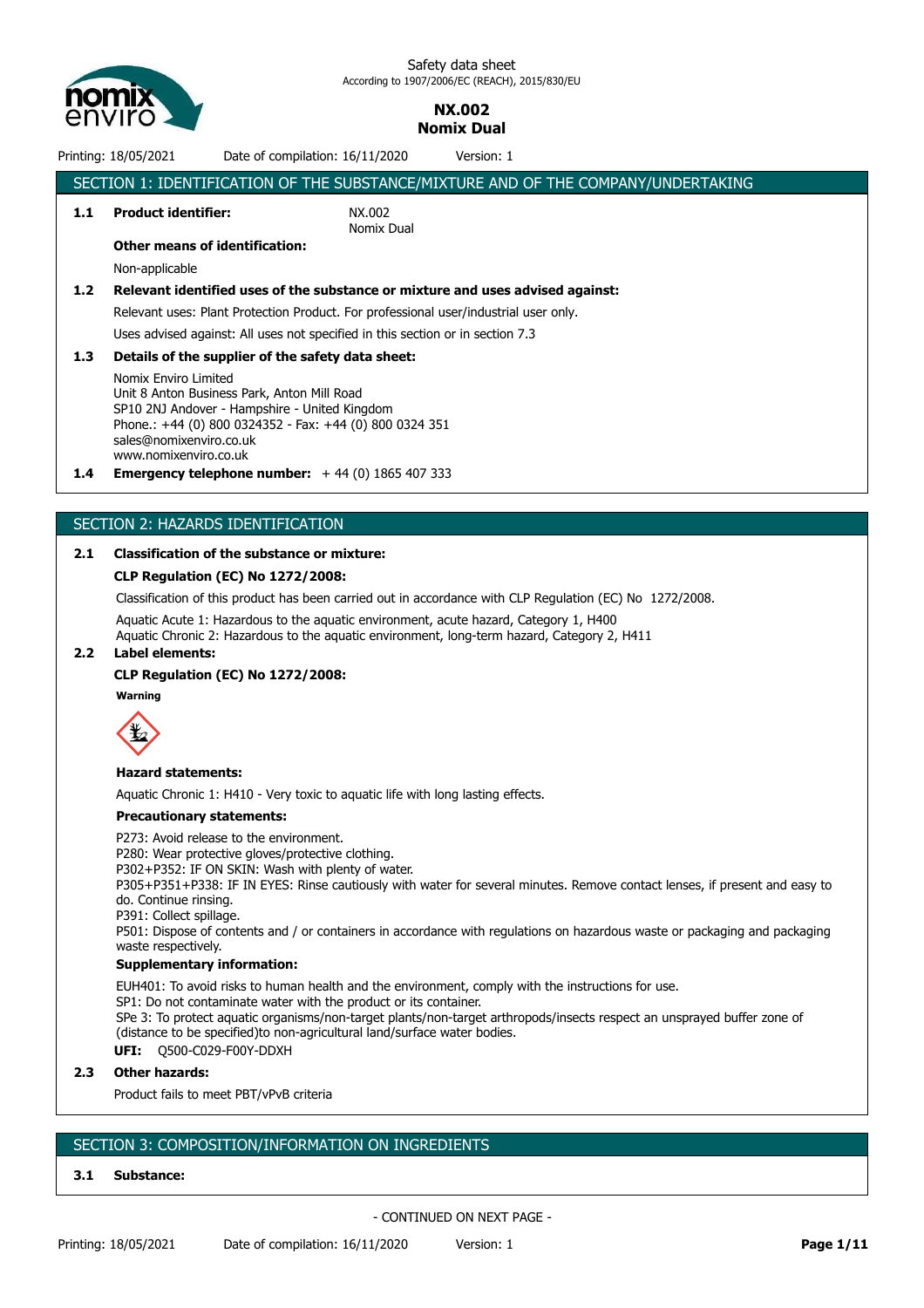

## **NX.002 Nomix Dual**

Printing: 18/05/2021 Date of compilation: 16/11/2020 Version: 1

# SECTION 3: COMPOSITION/INFORMATION ON INGREDIENTS (continued)

## Non-applicable

## **3.2 Mixture:**

#### **Chemical description:** Mixture composed of chemical products

#### **Components:**

In accordance with Annex II of Regulation (EC) No 1907/2006 (point 3), the product contains:

|                                                                                         | <b>Identification</b>                                                  |                                    | Chemical name/Classification                                                           |                 |            |  |  |
|-----------------------------------------------------------------------------------------|------------------------------------------------------------------------|------------------------------------|----------------------------------------------------------------------------------------|-----------------|------------|--|--|
| CAS:                                                                                    | Non-applicable                                                         |                                    | Hydrocarbons, C12-C15, n-alkanes, isoalkanes, cyclics, $<$ 2% aromatics <sup>(1)</sup> | Self-classified |            |  |  |
| EC:<br>920-107-4<br>Index:<br>Non-applicable<br>REACH: 01-2119453414-43-<br><b>XXXX</b> | <b>Requlation 1272/2008</b>                                            | Asp. Tox. 1: H304; EUH066 - Danger | сò.                                                                                    | $25 - 50%$      |            |  |  |
| CAS:                                                                                    | 38641-94-0                                                             |                                    | N-(phosphonomethyl)qlycine, compound with 2-propylamine $(1:1)^{(1)}$                  | Self-classified |            |  |  |
| EC:<br>Index:                                                                           | 254-056-8<br>Non-applicable<br>REACH: Non-applicable                   | Regulation 1272/2008               | Aquatic Chronic 2: H411                                                                | ⇔               | $10 - 25%$ |  |  |
| CAS:                                                                                    | 13463-67-7                                                             |                                    | Titanium dioxide (aerodynamic diameter $\leq 10 \ \mu m^{(1)}$                         | Self-classified |            |  |  |
| EC:<br>Index:                                                                           | 236-675-5<br>Non-applicable<br>REACH: 01-2119489379-17-<br><b>XXXX</b> | <b>Regulation 1272/2008</b>        | Carc. 2: H351 - Warning                                                                | сÞ.             | $< 1 \%$   |  |  |
| CAS:<br>141776-32-1<br>EC:<br>Non-applicable<br>Index:<br>REACH: Non-applicable         |                                                                        | Sulfosulfuron <sup>(1)</sup>       |                                                                                        | Self-classified |            |  |  |
|                                                                                         | 616-109-00-7                                                           | <b>Regulation 1272/2008</b>        | Aquatic Acute 1: H400; Aquatic Chronic 1: H410 - Warning                               | ⇔               | $< 1 \%$   |  |  |

<sup>(1)</sup> Substances presenting a health or environmental hazard which meet criteria laid down in Regulation (EU) No. 2015/830

To obtain more information on the hazards of the substances consult sections 11, 12 and 16.

#### **Other information:**

|                  | Identification     |                | M-factor |
|------------------|--------------------|----------------|----------|
| Sulfosulfuron    |                    | Acute          |          |
| CAS: 141776-32-1 | EC: Non-applicable | <b>Chronic</b> |          |

### SECTION 4: FIRST AID MEASURES

#### **4.1 Description of first aid measures:**

The symptoms resulting from intoxication can appear after exposure, therefore, in case of doubt, seek medical attention for direct exposure to the chemical product or persistent discomfort, showing the SDS of this product.

#### **By inhalation:**

This product does not contain substances classified as hazardous for inhalation, however, in case of symptoms of intoxication remove the person affected from the exposure area and provide with fresh air. Seek medical attention if the symptoms get worse or persist.

#### **By skin contact:**

Remove contaminated clothing and footwear, rinse skin or shower the person affected if appropriate with plenty of cold water and neutral soap. In serious cases see a doctor. If the product causes burns or freezing, clothing should not be removed as this could worsen the injury caused if it is stuck to the skin. If blisters form on the skin, these should never be burst as this will increase the risk of infection.

#### **By eye contact:**

Rinse eyes thoroughly with water for at least 15 minutes. If the injured person uses contact lenses, these should be removed unless they are stuck to the eyes, in which case removal could cause further damage. In all cases, after cleaning, a doctor should be consulted as quickly as possible with the SDS for the product.

#### **By ingestion/aspiration:**

Do not induce vomiting, but if it does happen keep the head down to avoid aspiration. Keep the person affected at rest. Rinse out the mouth and throat, as they may have been affected during ingestion.

## **4.2 Most important symptoms and effects, both acute and delayed:**

Acute and delayed effects are indicated in sections 2 and 11.

#### **4.3 Indication of any immediate medical attention and special treatment needed:**

#### Non-applicable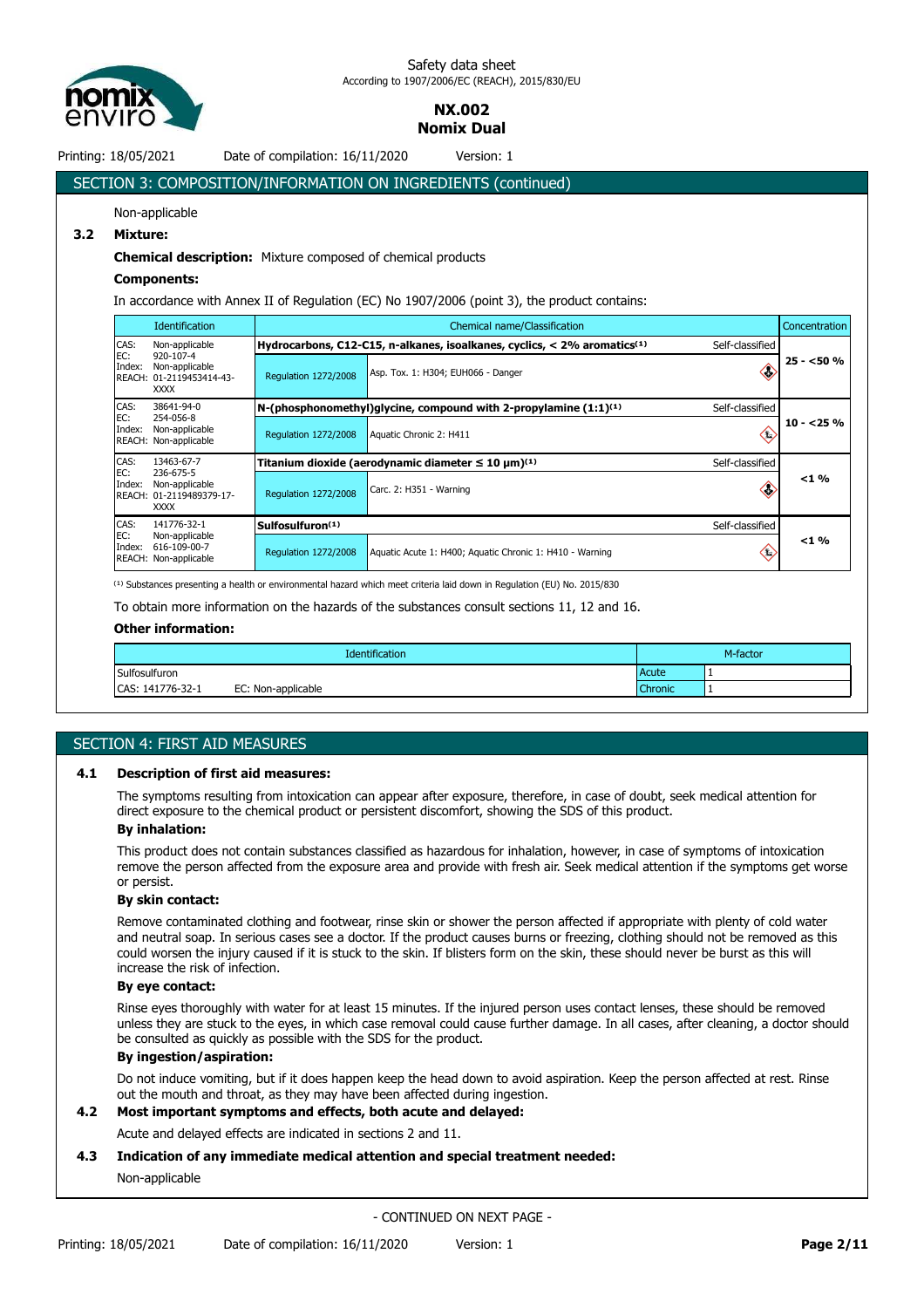

## **NX.002 Nomix Dual**

Printing: 18/05/2021 Date of compilation: 16/11/2020 Version: 1

## SECTION 5: FIREFIGHTING MEASURES

#### **5.1 Extinguishing media:**

#### **Suitable extinguishing media:**

Product is non-flammable under normal conditions of storage, handling and use. In the case of combustion as a result of improper handling, storage or use preferably use polyvalent powder extinguishers (ABC powder), in accordance with the Regulation on fire protection systems.

#### **Unsuitable extinguishing media:**

Non-applicable

#### **5.2 Special hazards arising from the substance or mixture:**

As a result of combustion or thermal decomposition reactive sub-products are created that can become highly toxic and, consequently, can present a serious health risk.

#### **5.3 Advice for firefighters:**

Depending on the magnitude of the fire it may be necessary to use full protective clothing and self-contained breathing apparatus (SCBA). Minimum emergency facilities and equipment should be available (fire blankets, portable first aid kit,...) in accordance with Directive 89/654/EC.

#### **Additional provisions:**

Act in accordance with the Internal Emergency Plan and the Information Sheets on actions to take after an accident or other emergencies. Eliminate all sources of ignition. In case of fire, cool the storage containers and tanks for products susceptible to combustion, explosion or BLEVE as a result of high temperatures. Avoid spillage of the products used to extinguish the fire into an aqueous medium.

#### SECTION 6: ACCIDENTAL RELEASE MEASURES

#### **6.1 Personal precautions, protective equipment and emergency procedures:**

Isolate leaks provided that there is no additional risk for the people performing this task. Personal protection equipment must be used against potential contact with the spilt product (See section 8). Evacuate the area and keep out those who do not have protection.

#### **6.2 Environmental precautions:**

Avoid at all cost any type of spillage into an aqueous medium. Contain the product absorbed appropriately in hermetically sealed containers. Notify the relevant authority in case of exposure to the general public or the environment.

#### **6.3 Methods and material for containment and cleaning up:**

It is recommended:

Absorb the spillage using sand or inert absorbent and move it to a safe place. Do not absorb in sawdust or other combustible absorbents. For any concern related to disposal consult section 13.

#### **6.4 Reference to other sections:**

See sections 8 and 13.

#### SECTION 7: HANDLING AND STORAGE

#### **7.1 Precautions for safe handling:**

A.- Precautions for safe manipulation

Comply with the current legislation concerning the prevention of industrial risks. Keep containers hermetically sealed. Control spills and residues, destroying them with safe methods (section 6). Avoid leakages from the container. Maintain order and cleanliness where dangerous products are used.

B.- Technical recommendations for the prevention of fires and explosions

Product is non-flammable under normal conditions of storage, handling and use. It is recommended to transfer at slow speeds to avoid the generation of electrostatic charges that can affect flammable products. Consult section 10 for information on conditions and materials that should be avoided.

C.- Technical recommendations to prevent ergonomic and toxicological risks

Do not eat or drink during the process, washing hands afterwards with suitable cleaning products.

D.- Technical recommendations to prevent environmental risks

Due to the danger of this product for the environment it is recommended to use it within an area containing contamination control barriers in case of spillage, as well as having absorbent material in close proximity.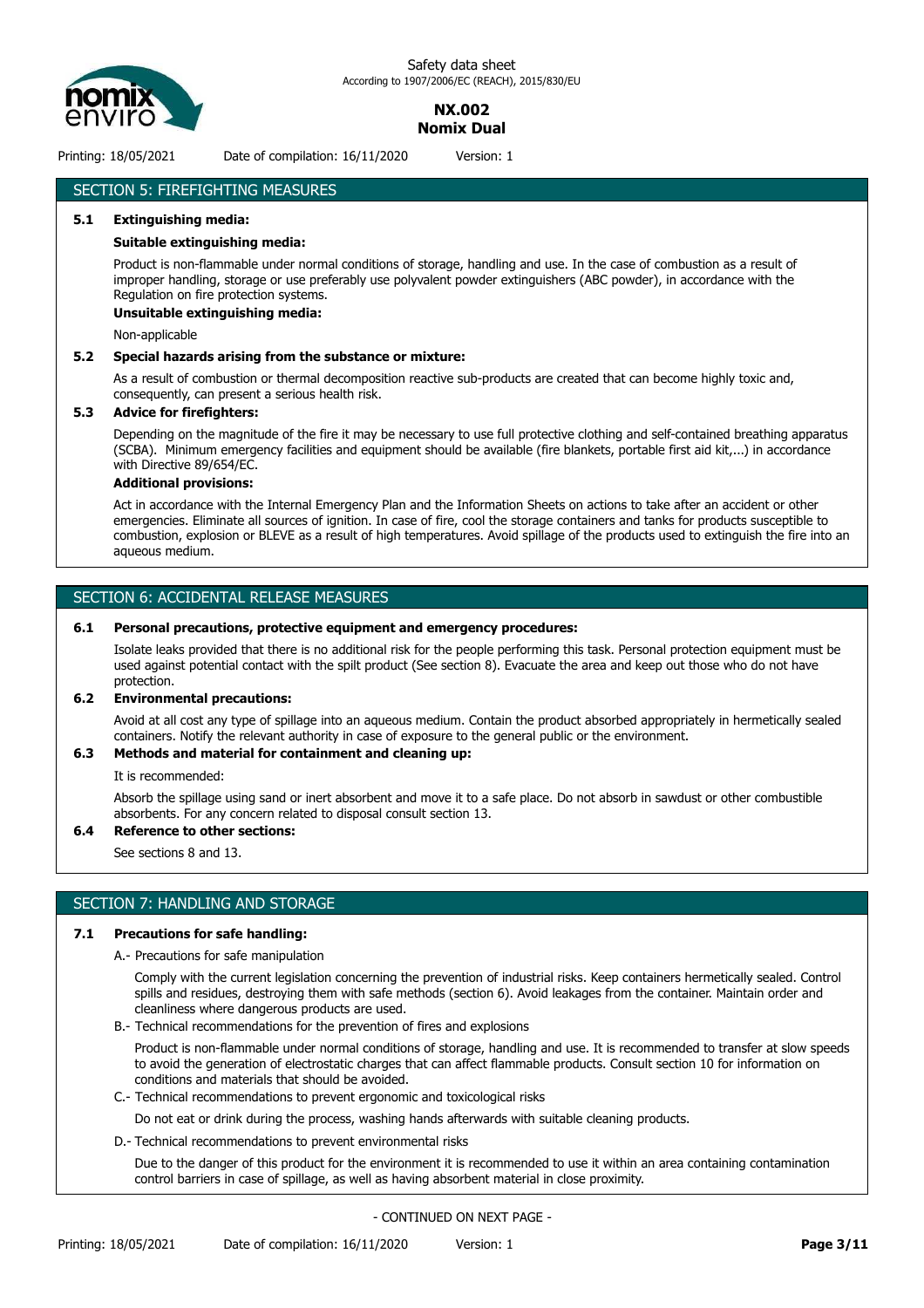

> **NX.002 Nomix Dual**

Printing: 18/05/2021 Date of compilation: 16/11/2020 Version: 1

### SECTION 7: HANDLING AND STORAGE (continued)

#### **7.2 Conditions for safe storage, including any incompatibilities:**

A.- Technical measures for storage

Minimum Temp.: 0 °C Maximum Temp.: 30 °C

Maximum time: 24 Months

#### B.- General conditions for storage

Avoid sources of heat, radiation, static electricity and contact with food. For additional information see subsection 10.5

#### **7.3 Specific end use(s):**

Except for the instructions already specified it is not necessary to provide any special recommendation regarding the uses of this product.

#### SECTION 8: EXPOSURE CONTROLS/PERSONAL PROTECTION

#### **8.1 Control parameters:**

Substances whose occupational exposure limits have to be monitored in the workplace:

There are no occupational exposure limits for the substances contained in the product

**DNEL (Workers):**

Non-applicable

**DNEL (General population):**

Non-applicable

#### **PNEC:**

Non-applicable

#### **8.2 Exposure controls:**

A.- General security and hygiene measures in the work place

As a preventative measure it is recommended to use basic Personal Protective Equipment, with the corresponding <<CE marking>> in accordance with Regulation (EU) 2016/425. For more information on Personal Protective Equipment (storage, use, cleaning, maintenance, class of protection,…) consult the information leaflet provided by the manufacturer. For more information see subsection 7.1. All information contained herein is a recommendation which needs some specification from the labour risk prevention services as it is not known whether the company has additional measures at its disposal.

B.- Respiratory protection

The use of protection equipment will be necessary if a mist forms or if the occupational exposure limits are exceeded.

C.- Specific protection for the hands

| Pictogram                                       | <b>PPE</b>                 | Labelling | <b>CEN Standard</b> | Remarks                                          |
|-------------------------------------------------|----------------------------|-----------|---------------------|--------------------------------------------------|
| <b>AND</b><br>Y<br>Mandatory hand<br>protection | Chemical protective gloves | CAT III   | EN 420:2004+A1:2010 | Replace the gloves at any sign of deterioration. |

As the product is a mixture of several substances, the resistance of the glove material can not be calculated in advance with total reliability and has therefore to be checked prior to the application.

D.- Ocular and facial protection

Non-applicable

E.- Body protection

| Pictogram | <b>PPE</b>    | Labelling | <b>CEN Standard</b> | Remarks                                                                                                                                                                                                                                                                          |
|-----------|---------------|-----------|---------------------|----------------------------------------------------------------------------------------------------------------------------------------------------------------------------------------------------------------------------------------------------------------------------------|
|           | Work clothing | CAT       |                     | Replace before any evidence of deterioration. For<br>periods of prolonged exposure to the product for<br>professional/industrial users CE III is<br>recommended, in accordance with the regulations<br>in EN ISO 6529:2013, EN ISO 6530:2005, EN ISO<br>13688:2013, EN 464:1994. |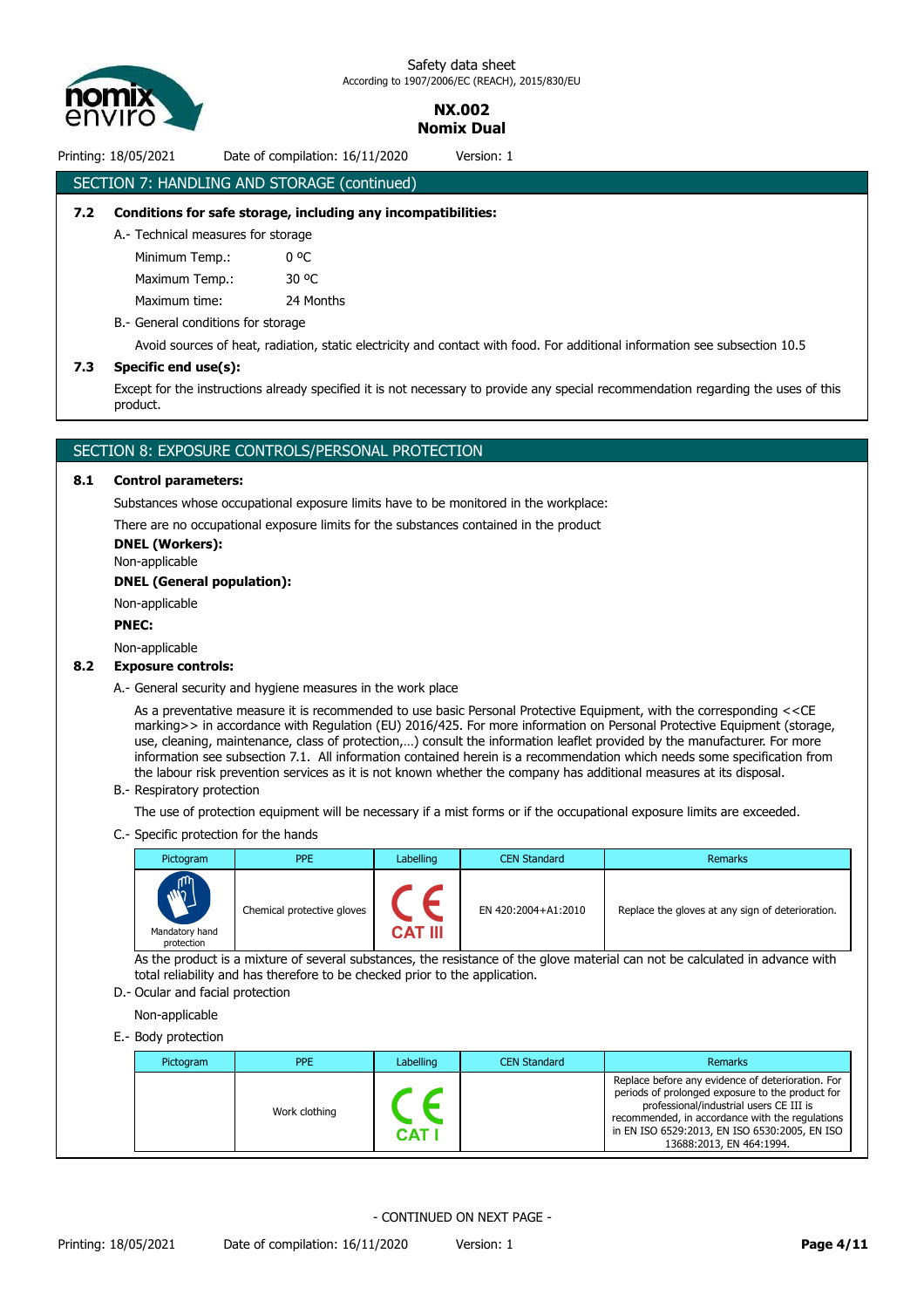

> **NX.002 Nomix Dual**

| Printing: 18/05/2021 |                                                                                                                              |  | Date of compilation: 16/11/2020 |                                                 | Version: 1 |                                                                                                 |  |                                                                                                                                                                                                                                               |
|----------------------|------------------------------------------------------------------------------------------------------------------------------|--|---------------------------------|-------------------------------------------------|------------|-------------------------------------------------------------------------------------------------|--|-----------------------------------------------------------------------------------------------------------------------------------------------------------------------------------------------------------------------------------------------|
|                      | SECTION 8: EXPOSURE CONTROLS/PERSONAL PROTECTION (continued)                                                                 |  |                                 |                                                 |            |                                                                                                 |  |                                                                                                                                                                                                                                               |
|                      | Pictogram                                                                                                                    |  | <b>PPE</b>                      | Labelling                                       |            | <b>CEN Standard</b>                                                                             |  | <b>Remarks</b>                                                                                                                                                                                                                                |
|                      |                                                                                                                              |  | Anti-slip work shoes            | <b>CAT II</b>                                   |            | EN ISO 20347:2012                                                                               |  | Replace before any evidence of deterioration. For<br>periods of prolonged exposure to the product for<br>professional/industrial users CE III is<br>recommended, in accordance with the regulations<br>in EN ISO 20345:2012 y EN 13832-1:2007 |
|                      | F.- Additional emergency measures                                                                                            |  |                                 |                                                 |            |                                                                                                 |  |                                                                                                                                                                                                                                               |
|                      | Emergency measure                                                                                                            |  |                                 | <b>Standards</b>                                |            | <b>Emergency measure</b>                                                                        |  | <b>Standards</b>                                                                                                                                                                                                                              |
|                      | Emergency shower                                                                                                             |  |                                 | ANSI Z358-1<br>ISO 3864-1:2011, ISO 3864-4:2011 |            | ဏ<br>Eyewash stations                                                                           |  | DIN 12 899<br>ISO 3864-1:2011, ISO 3864-4:2011                                                                                                                                                                                                |
|                      | <b>Environmental exposure controls:</b><br><b>Volatile organic compounds:</b>                                                |  |                                 |                                                 |            | spillage of both the product and its container. For additional information see subsection 7.1.D |  | In accordance with the community legislation for the protection of the environment it is recommended to avoid environmental                                                                                                                   |
|                      | With regard to Directive 2010/75/EU, this product has the following characteristics:                                         |  |                                 |                                                 |            |                                                                                                 |  |                                                                                                                                                                                                                                               |
|                      | V.O.C. (Supply):                                                                                                             |  |                                 | 0 % weight                                      |            |                                                                                                 |  |                                                                                                                                                                                                                                               |
|                      | V.O.C. density at 20 °C:                                                                                                     |  |                                 | 0 kg/m <sup>3</sup> (0 g/L)                     |            |                                                                                                 |  |                                                                                                                                                                                                                                               |
|                      | Average carbon number:                                                                                                       |  |                                 | Non-applicable                                  |            |                                                                                                 |  |                                                                                                                                                                                                                                               |
|                      | Average molecular weight:                                                                                                    |  |                                 | Non-applicable                                  |            |                                                                                                 |  |                                                                                                                                                                                                                                               |
|                      |                                                                                                                              |  |                                 |                                                 |            |                                                                                                 |  |                                                                                                                                                                                                                                               |
|                      | SECTION 9: PHYSICAL AND CHEMICAL PROPERTIES                                                                                  |  |                                 |                                                 |            |                                                                                                 |  |                                                                                                                                                                                                                                               |
| 9.1                  | Information on basic physical and chemical properties:<br>For complete information see the product datasheet.<br>Appearance: |  |                                 |                                                 |            |                                                                                                 |  |                                                                                                                                                                                                                                               |

| Appearance:                                                                                        |                               |
|----------------------------------------------------------------------------------------------------|-------------------------------|
| Physical state at 20 °C:                                                                           | Liquid                        |
| Appearance:                                                                                        | Milky                         |
| Color:                                                                                             | Cream                         |
| Odor:                                                                                              | Characteristic                |
| Odour threshold:                                                                                   | Non-applicable *              |
| <b>Volatility:</b>                                                                                 |                               |
| Boiling point at atmospheric pressure:                                                             | Non-applicable *              |
| Vapour pressure at 20 °C:                                                                          | Non-applicable *              |
| Vapour pressure at 50 °C:                                                                          | Non-applicable *              |
| Evaporation rate at 20 °C:                                                                         | Non-applicable *              |
| <b>Product description:</b>                                                                        |                               |
| Density at 20 °C:                                                                                  | 1010 - 1030 kg/m <sup>3</sup> |
| Relative density at 20 °C:                                                                         | $1.01 - 1.03$                 |
| Dynamic viscosity at 20 °C:                                                                        | Non-applicable *              |
| Kinematic viscosity at 20 °C:                                                                      | Non-applicable *              |
| Kinematic viscosity at 40 °C:                                                                      | $>20.5$ cSt                   |
| Concentration:                                                                                     | Non-applicable *              |
| pH:                                                                                                | Non-applicable *              |
| Vapour density at 20 °C:                                                                           | Non-applicable *              |
| Partition coefficient n-octanol/water 20 °C:                                                       | Non-applicable *              |
| *Not relevant due to the nature of the product, not providing information property of its hazards. |                               |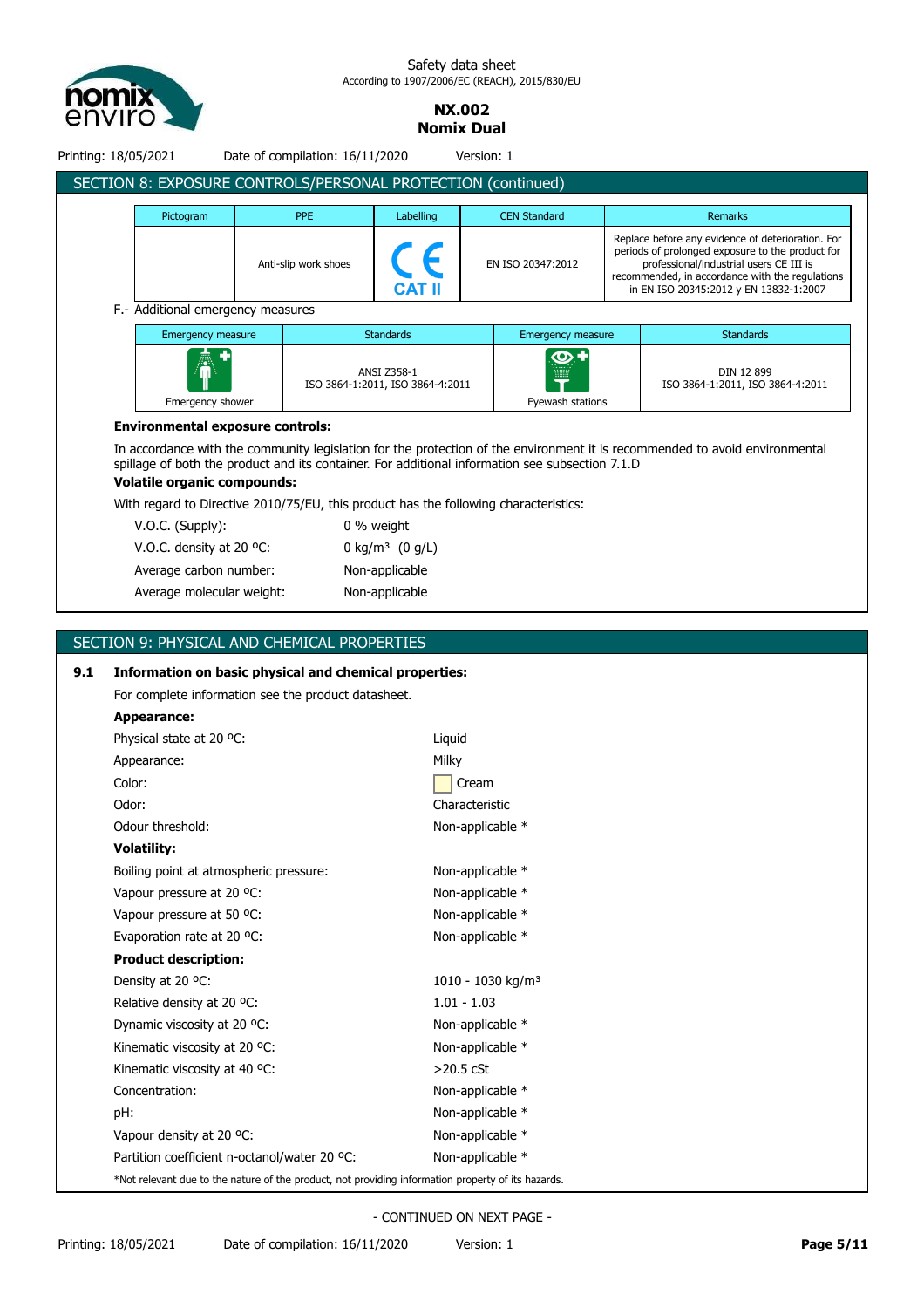

## **NX.002 Nomix Dual**

|      | Printing: 18/05/2021                     | Date of compilation: 16/11/2020                                                                                                                                                                                                                    | Version: 1              |                       |                               |
|------|------------------------------------------|----------------------------------------------------------------------------------------------------------------------------------------------------------------------------------------------------------------------------------------------------|-------------------------|-----------------------|-------------------------------|
|      |                                          | SECTION 9: PHYSICAL AND CHEMICAL PROPERTIES (continued)                                                                                                                                                                                            |                         |                       |                               |
|      | Solubility in water at 20 °C:            |                                                                                                                                                                                                                                                    |                         |                       |                               |
|      | Solubility properties:                   |                                                                                                                                                                                                                                                    | Dispersible             |                       |                               |
|      | Decomposition temperature:               |                                                                                                                                                                                                                                                    | Non-applicable *        |                       |                               |
|      | Melting point/freezing point:            |                                                                                                                                                                                                                                                    | Non-applicable *        |                       |                               |
|      | Explosive properties:                    |                                                                                                                                                                                                                                                    | Non-applicable *        |                       |                               |
|      | Oxidising properties:                    |                                                                                                                                                                                                                                                    | Non-applicable *        |                       |                               |
|      | <b>Flammability:</b>                     |                                                                                                                                                                                                                                                    |                         |                       |                               |
|      | Flash Point:                             |                                                                                                                                                                                                                                                    | Non Flammable (>60 °C)  |                       |                               |
|      | Heat of combustion:                      |                                                                                                                                                                                                                                                    |                         |                       |                               |
|      |                                          |                                                                                                                                                                                                                                                    | Non-applicable *        |                       |                               |
|      | Flammability (solid, gas):               |                                                                                                                                                                                                                                                    | Non-applicable *        |                       |                               |
|      | Autoignition temperature:                |                                                                                                                                                                                                                                                    | Non-applicable *        |                       |                               |
|      | Lower flammability limit:                |                                                                                                                                                                                                                                                    | Non-applicable *        |                       |                               |
|      | Upper flammability limit:                |                                                                                                                                                                                                                                                    | Non-applicable *        |                       |                               |
|      | <b>Explosive:</b>                        |                                                                                                                                                                                                                                                    |                         |                       |                               |
|      | Lower explosive limit:                   |                                                                                                                                                                                                                                                    | Non-applicable *        |                       |                               |
|      | Upper explosive limit:                   |                                                                                                                                                                                                                                                    | Non-applicable *        |                       |                               |
| 9.2  | <b>Other information:</b>                |                                                                                                                                                                                                                                                    |                         |                       |                               |
|      | Surface tension at 20 °C:                |                                                                                                                                                                                                                                                    | Non-applicable *        |                       |                               |
|      | Refraction index:                        |                                                                                                                                                                                                                                                    | Non-applicable *        |                       |                               |
|      |                                          | *Not relevant due to the nature of the product, not providing information property of its hazards.                                                                                                                                                 |                         |                       |                               |
|      |                                          |                                                                                                                                                                                                                                                    |                         |                       |                               |
|      | SECTION 10: STABILITY AND REACTIVITY     |                                                                                                                                                                                                                                                    |                         |                       |                               |
|      | 10.1 Reactivity:                         |                                                                                                                                                                                                                                                    |                         |                       |                               |
|      |                                          | No hazardous reactions are expected because the product is stable under recommended storage conditions. See section 7.                                                                                                                             |                         |                       |                               |
|      | 10.2 Chemical stability:                 |                                                                                                                                                                                                                                                    |                         |                       |                               |
|      |                                          | Chemically stable under the conditions of storage, handling and use.                                                                                                                                                                               |                         |                       |                               |
|      | 10.3 Possibility of hazardous reactions: |                                                                                                                                                                                                                                                    |                         |                       |                               |
|      |                                          | Under the specified conditions, hazardous reactions that lead to excessive temperatures or pressure are not expected.                                                                                                                              |                         |                       |                               |
|      | 10.4 Conditions to avoid:                |                                                                                                                                                                                                                                                    |                         |                       |                               |
|      |                                          | Applicable for handling and storage at room temperature:                                                                                                                                                                                           |                         |                       |                               |
|      | Shock and friction                       | Contact with air                                                                                                                                                                                                                                   | Increase in temperature | Sunlight              | Humidity                      |
|      | Not applicable                           | Not applicable                                                                                                                                                                                                                                     | Not applicable          | Not applicable        | Not applicable                |
| 10.5 | <b>Incompatible materials:</b>           |                                                                                                                                                                                                                                                    |                         |                       |                               |
|      | <b>Acids</b>                             | Water                                                                                                                                                                                                                                              | Oxidising materials     | Combustible materials | <b>Others</b>                 |
|      | Avoid strong acids                       | Not applicable                                                                                                                                                                                                                                     | Not applicable          | Not applicable        | Avoid alkalis or strong bases |
| 10.6 | <b>Hazardous decomposition products:</b> |                                                                                                                                                                                                                                                    |                         |                       |                               |
|      | compounds.                               | See subsection 10.3, 10.4 and 10.5 to find out the specific decomposition products. Depending on the decomposition conditions,<br>complex mixtures of chemical substances can be released: carbon dioxide (CO2), carbon monoxide and other organic |                         |                       |                               |
|      |                                          |                                                                                                                                                                                                                                                    |                         |                       |                               |
|      |                                          | SECTION 11: TOXICOLOGICAL INFORMATION                                                                                                                                                                                                              |                         |                       |                               |

## **11.1 Information on toxicological effects:**

The experimental information related to the toxicological properties of the product itself is not available

**Dangerous health implications:**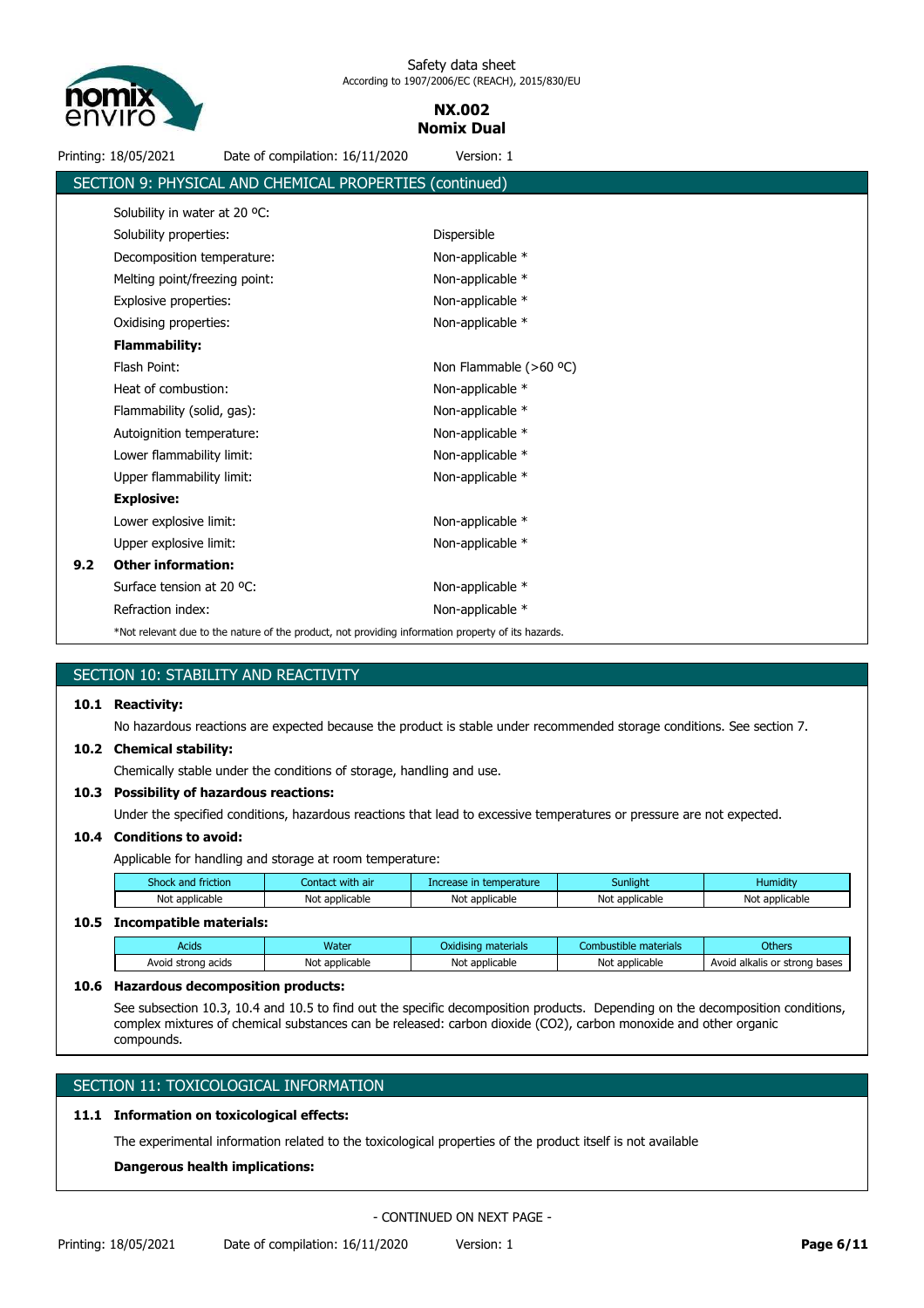

## **NX.002 Nomix Dual**

## Printing: 18/05/2021 Date of compilation: 16/11/2020 Version: 1

#### SECTION 11: TOXICOLOGICAL INFORMATION (continued)

In case of exposure that is repetitive, prolonged or at concentrations higher than the recommended occupational exposure limits, adverse effects on health may result, depending on the means of exposure:

- A- Ingestion (acute effect):
	- Acute toxicity : Based on available data, the classification criteria are not met, as it does not contain substances classified as dangerous for consumption. For more information see section 3.
	- Corrosivity/Irritability: Based on available data, the classification criteria are not met, as it does not contain substances classified as dangerous for this effect. For more information see section 3.
- B- Inhalation (acute effect):
	- Acute toxicity : Based on available data, the classification criteria are not met, as it does not contain substances classified as dangerous for inhalation. For more information see section 3.
	- Corrosivity/Irritability: Based on available data, the classification criteria are not met, as it does not contain substances classified as dangerous for this effect. For more information see section 3.
- C- Contact with the skin and the eyes (acute effect):
	- Contact with the skin: Based on available data, the classification criteria are not met, as it does not contain substances classified as dangerous for skin contact. For more information see section 3.
	- Contact with the eyes: Based on available data, the classification criteria are not met, as it does not contain substances classified as dangerous for this effect. For more information see section 3.
- D- CMR effects (carcinogenicity, mutagenicity and toxicity to reproduction):
	- Carcinogenicity: Based on available data, the classification criteria are not met. However, it contains substances classified as dangerous with carcinogenic effects. For more information see section 3.
	- IARC: Distillates (petroleum), hydrotreated heavy paraffinic , < 3 % IP 346, > 20,5 cSt @ 40ºC (3); Titanium dioxide (aerodynamic diameter  $\leq 10 \text{ µm}$ ) (2B)
	- Mutagenicity: Based on available data, the classification criteria are not met, as it does not contain substances classified as dangerous for this effect. For more information see section 3.
	- Reproductive toxicity: Based on available data, the classification criteria are not met, as it does not contain substances classified as dangerous for this effect. For more information see section 3.
- E- Sensitizing effects:
	- Respiratory: Based on available data, the classification criteria are not met, as it does not contain substances classified as dangerous with sensitising effects. For more information see section 3.
	- Cutaneous: Based on available data, the classification criteria are not met, as it does not contain substances classified as dangerous for this effect. For more information see section 3.
- F- Specific target organ toxicity (STOT) single exposure:
	- Based on available data, the classification criteria are not met, as it does not contain substances classified as dangerous for this effect. For more information see section 3.
- G- Specific target organ toxicity (STOT)-repeated exposure:
	- Specific target organ toxicity (STOT)-repeated exposure: Based on available data, the classification criteria are not met, as it does not contain substances classified as dangerous for this effect. For more information see section 3.
	- Skin: Based on available data, the classification criteria are not met. However, it does contain substances which are classified as dangerous due to repetitive exposure. For more information see section 3.
- H- Aspiration hazard:

Based on available data, the classification criteria are not met. However, it does contain substances classified as dangerous for this effect. For more information see section 3.

#### **Other information:**

CAS 13463-67-7 Titanium dioxide (aerodynamic diameter ≤ 10 μm): The classification as a carcinogen by inhalation applies only to mixtures in powder form containing 1 % or more of titanium dioxide which is in the form of or incorporated in particles with aerodynamic diameter ≤ 10 μm

#### **Specific toxicology information on the substances:**

| <b>Identification</b>                                                   | Acute toxicity  | Genus            |     |
|-------------------------------------------------------------------------|-----------------|------------------|-----|
| N-(phosphonomethyl)glycine, compound with 2-propylamine (1:1)           | LD50 oral       | 4873 mg/kg       | Rat |
| CAS: 38641-94-0                                                         | LD50 dermal     | >2000 mg/kg      |     |
| EC: 254-056-8                                                           | LC50 inhalation | $>5$ mg/L (4 h)  |     |
| Hydrocarbons, C12-C15, n-alkanes, isoalkanes, cyclics, $<$ 2% aromatics | LD50 oral       | >2000 mg/kg      |     |
| CAS: Non-applicable                                                     | LD50 dermal     | >2000 mg/kg      |     |
| EC: 920-107-4                                                           | LC50 inhalation | $>20$ mg/L (4 h) |     |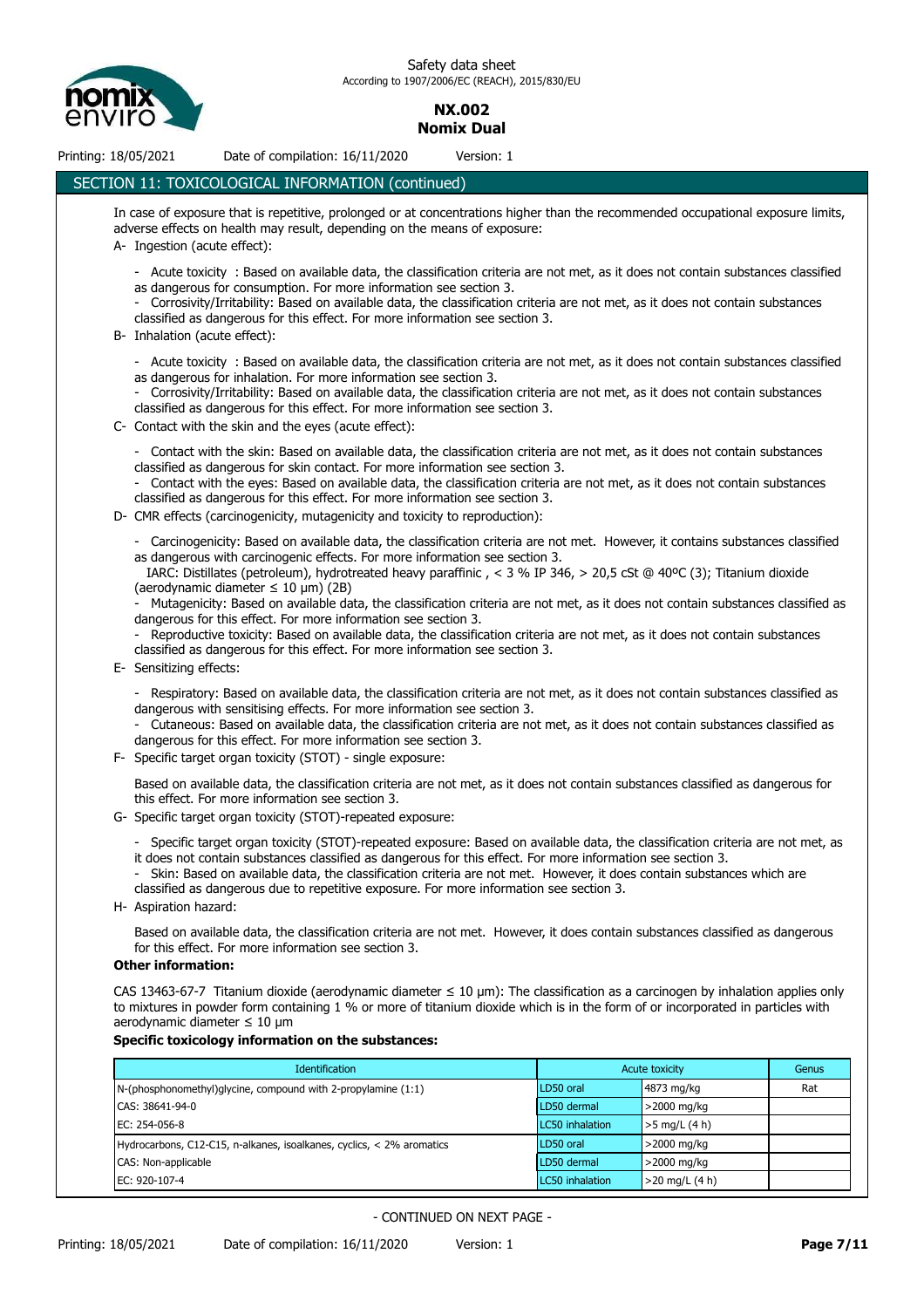

**NX.002 Nomix Dual**

Printing: 18/05/2021 Date of compilation: 16/11/2020 Version: 1

|  | LU/ 11/2020 |  | יוכו טי |
|--|-------------|--|---------|
|  |             |  |         |
|  |             |  |         |

| <b>Identification</b>                                    |                 | Acute toxicity | Genus  |
|----------------------------------------------------------|-----------------|----------------|--------|
| Titanium dioxide (aerodynamic diameter $\leq 10 \mu m$ ) | LD50 oral       | 10000 mg/kg    | Rat    |
| CAS: 13463-67-7                                          | LD50 dermal     | 10000 mg/kg    | Rabbit |
| EC: 236-675-5                                            | LC50 inhalation | $>5$ mg/L      |        |
| Sulfosulfuron                                            | LD50 oral       | >2000 mg/kg    |        |
| CAS: 141776-32-1                                         | LD50 dermal     | >2000 mg/kg    |        |
| EC: Non-applicable                                       | LC50 inhalation | Non-applicable |        |

## SECTION 12: ECOLOGICAL INFORMATION

#### **12.1 Toxicity:**

#### **Product-specific aquatic toxicity:**

| Acute toxicity |                    | <b>Species</b>      | Genus      |
|----------------|--------------------|---------------------|------------|
| <b>LC50</b>    | 100.1 mg/L (96 h)  | Oncorhynchus mykiss | Fish       |
| <b>EC50</b>    | 34.64 mg/L (48 h)  | Daphnia magna       | Crustacean |
| <b>EC50</b>    | $0.63$ mg/L (72 h) | Lemna minor         | Algae      |

#### **Substance-specific aquatic toxicity:**

| <b>Identification</b>                                            | Acute toxicity |                        | <b>Species</b> | Genus      |
|------------------------------------------------------------------|----------------|------------------------|----------------|------------|
| N-(phosphonomethyl)glycine, compound with 2-propylamine<br>(1:1) | <b>LC50</b>    | $>1 - 10$ mg/L (96 h)  |                | Fish       |
| CAS: 38641-94-0                                                  | <b>EC50</b>    | $>1 - 10$ mg/L (48 h)  |                | Crustacean |
| EC: 254-056-8                                                    | <b>EC50</b>    | $>1 - 10$ mg/L (72 h)  |                | Algae      |
| Sulfosulfuron                                                    | <b>LC50</b>    | $>0.1 - 1$ mg/L (96 h) |                | Fish       |
| CAS: 141776-32-1                                                 | <b>EC50</b>    | $>0.1 - 1$ mg/L (48 h) |                | Crustacean |
| EC: Non-applicable                                               | <b>EC50</b>    | $>0.1 - 1$ mg/L (72 h) |                | Algae      |

#### **12.2 Persistence and degradability:**

Not available

#### **12.3 Bioaccumulative potential:**

| Identification                                                | Bioaccumulation potential |        |  |
|---------------------------------------------------------------|---------------------------|--------|--|
| N-(phosphonomethyl)glycine, compound with 2-propylamine (1:1) | <b>BCF</b>                |        |  |
| CAS: 38641-94-0                                               | Pow Log                   | $-3.2$ |  |
| EC: 254-056-8                                                 | Potential                 |        |  |
| Sulfosulfuron                                                 | <b>BCF</b>                |        |  |
| CAS: 141776-32-1                                              | Pow Log                   | 0.73   |  |
| EC: Non-applicable                                            | Potential                 |        |  |

## **12.4 Mobility in soil:**

| <b>Identification</b>                                               |                 | Absorption/desorption | <b>Volatility</b> |                |
|---------------------------------------------------------------------|-----------------|-----------------------|-------------------|----------------|
| N-(phosphonomethyl)glycine, compound with 2-<br>propylamine $(1:1)$ | Koc             | 22300                 | Henry             | Non-applicable |
| CAS: 38641-94-0                                                     | Conclusion      | Immobile              | Drv soil          | Non-applicable |
| EC: 254-056-8                                                       | Surface tension | Non-applicable        | Moist soil        | Non-applicable |

## **12.5 Results of PBT and vPvB assessment:** Product fails to meet PBT/vPvB criteria

### **12.6 Other adverse effects:**

Not described

## SECTION 13: DISPOSAL CONSIDERATIONS **13.1 Waste treatment methods:** Code Description Waste class (Regulation (EU) No 1357/2014)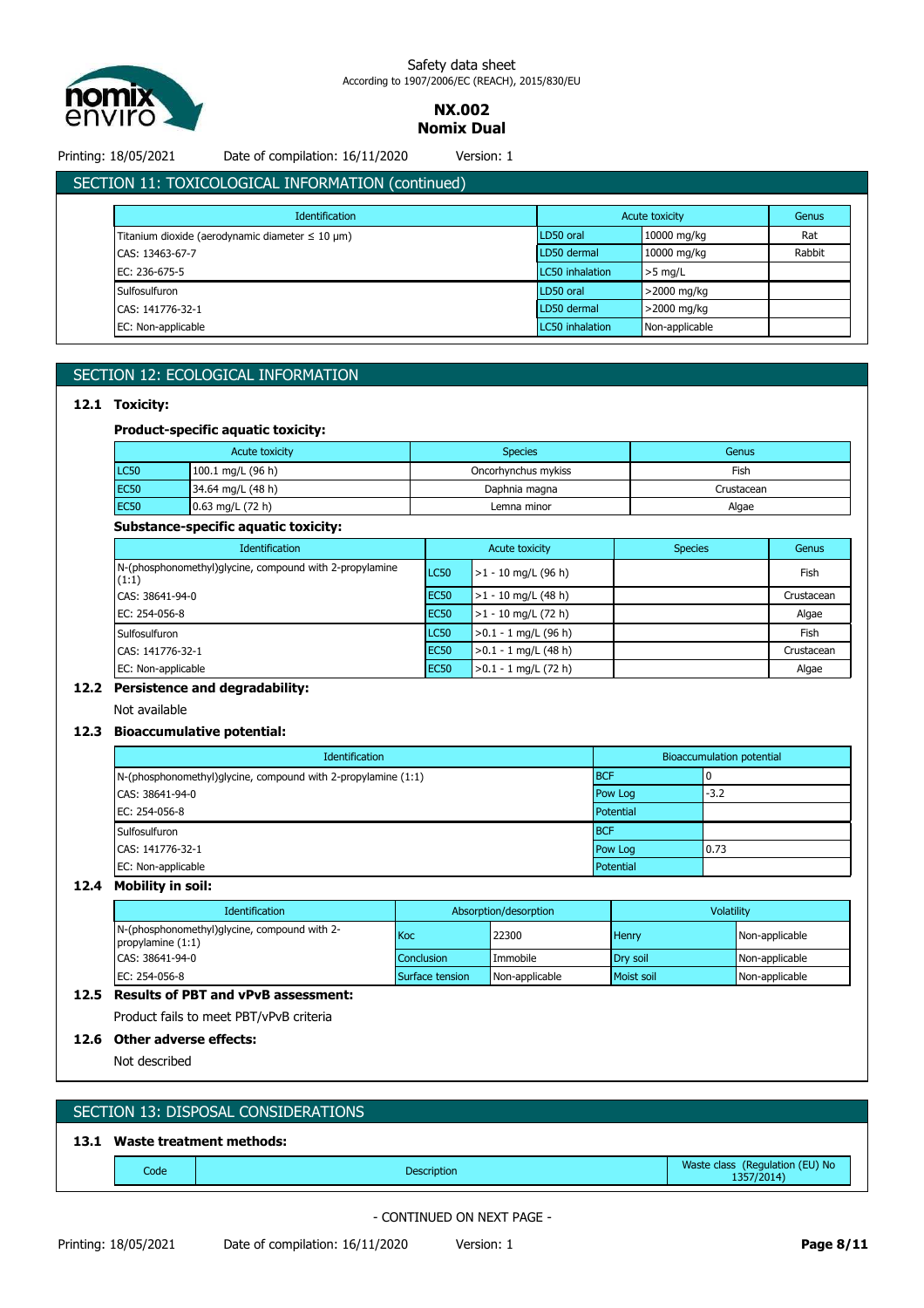

> **NX.002 Nomix Dual**

Printing: 18/05/2021 Date of compilation: 16/11/2020 Version: 1

## SECTION 13: DISPOSAL CONSIDERATIONS (continued)

It is not possible to assign a specific code, as it depends on the intended use by the user **Dangerous Type of waste (Regulation (EU) No 1357/2014):**

HP14 Ecotoxic

#### **Waste management (disposal and evaluation):**

Consult the authorized waste service manager on the assessment and disposal operations in accordance with Annex 1 and Annex 2 (Directive 2008/98/EC). As under 15 01 (2014/955/EU) of the code and in case the container has been in direct contact with the product, it will be processed the same way as the actual product. Otherwise, it will be processed as non-dangerous residue. We do not recommended disposal down the drain. See paragraph 6.2.

#### **Regulations related to waste management:**

In accordance with Annex II of Regulation (EC) No 1907/2006 (REACH) the community or state provisions related to waste management are stated

Community legislation: Directive 2008/98/EC, 2014/955/EU, Regulation (EU) No 1357/2014

## SECTION 14: TRANSPORT INFORMATION

#### **Transport of dangerous goods by land:**

With regard to AD



| With regard to ADR 2021 and RID 2021: |                                                                                |                                                                                                                         |
|---------------------------------------|--------------------------------------------------------------------------------|-------------------------------------------------------------------------------------------------------------------------|
|                                       | 14.1 UN number:                                                                | <b>UN3082</b>                                                                                                           |
|                                       | 14.2 UN proper shipping name:                                                  | ENVIRONMENTALLY HAZARDOUS SUBSTANCE, LIQUID, N.O.S. (N-<br>(phosphonomethyl)glycine, compound with 2-propylamine (1:1)) |
|                                       | 14.3 Transport hazard class(es):                                               | 9                                                                                                                       |
|                                       | Labels:                                                                        | 9                                                                                                                       |
|                                       | 14.4 Packing group:                                                            | III                                                                                                                     |
|                                       | 14.5 Environmental hazards:                                                    | Yes                                                                                                                     |
|                                       | 14.6 Special precautions for user                                              |                                                                                                                         |
|                                       | Special regulations:                                                           | 274, 335, 375, 601                                                                                                      |
|                                       | Tunnel restriction code:                                                       |                                                                                                                         |
|                                       | Physico-Chemical properties:                                                   | see section 9                                                                                                           |
|                                       | Limited quantities:                                                            | 5L                                                                                                                      |
|                                       | 14.7 Transport in bulk according<br>to Annex II of Marpol and<br>the IBC Code: | Non-applicable                                                                                                          |
|                                       | Transport of dangerous goods by sea:                                           |                                                                                                                         |
| With regard to IMDG 39-18:            |                                                                                |                                                                                                                         |
|                                       | 14.1 UN number:                                                                | <b>UN3082</b>                                                                                                           |
|                                       | 14.2 UN proper shipping name:                                                  | ENVIRONMENTALLY HAZARDOUS SUBSTANCE, LIQUID, N.O.S. (N-<br>(phosphonomethyl)glycine, compound with 2-propylamine (1:1)) |
|                                       | 14.3 Transport hazard class(es):                                               | 9                                                                                                                       |
|                                       | Labels:                                                                        | 9                                                                                                                       |
|                                       | 14.4 Packing group:                                                            | Ш                                                                                                                       |
|                                       | 14.5 Marine pollutant:                                                         | Yes                                                                                                                     |
|                                       | 14.6 Special precautions for user                                              |                                                                                                                         |
|                                       | Special regulations:                                                           | 335, 969, 274                                                                                                           |
|                                       | EmS Codes:                                                                     | $F-A, S-F$                                                                                                              |
|                                       | Physico-Chemical properties:                                                   | see section 9                                                                                                           |
|                                       | Limited quantities:                                                            | 5 L                                                                                                                     |
|                                       | Segregation group:                                                             | Non-applicable                                                                                                          |
|                                       | 14.7 Transport in bulk according<br>to Annex II of Marpol and                  | Non-applicable                                                                                                          |

**Transport of dangerous goods by air:**

With regard to IATA/ICAO 2021:

- CONTINUED ON NEXT PAGE -

**the IBC Code:**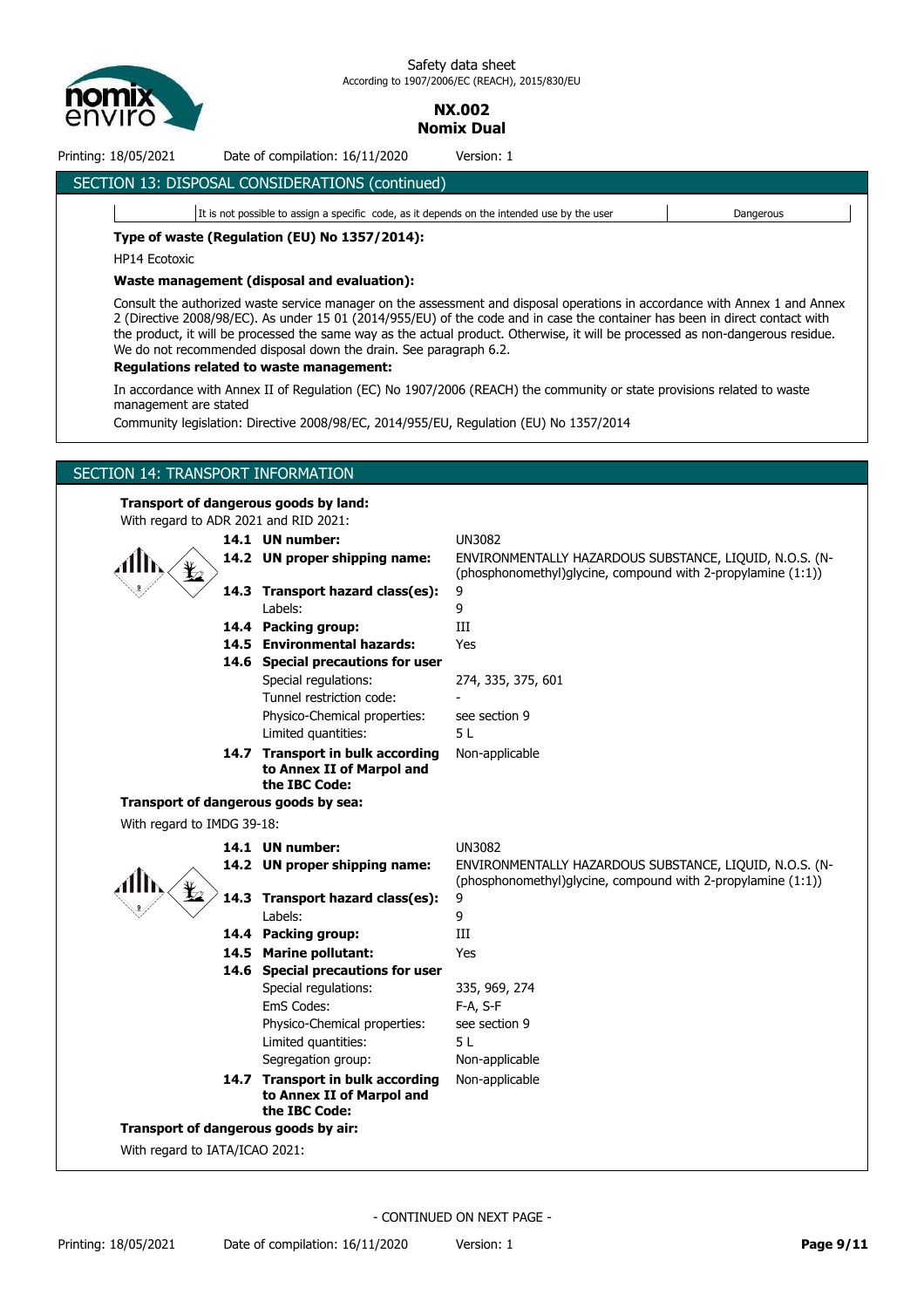

## **NX.002 Nomix Dual**

| Printing: 18/05/2021                                                                                                                                                                                              |      | Date of compilation: 16/11/2020                                                                                                                                   | Version: 1                                                                                                                        |  |  |
|-------------------------------------------------------------------------------------------------------------------------------------------------------------------------------------------------------------------|------|-------------------------------------------------------------------------------------------------------------------------------------------------------------------|-----------------------------------------------------------------------------------------------------------------------------------|--|--|
|                                                                                                                                                                                                                   |      | SECTION 14: TRANSPORT INFORMATION (continued)                                                                                                                     |                                                                                                                                   |  |  |
| I2                                                                                                                                                                                                                |      | 14.1 UN number:<br>14.2 UN proper shipping name:                                                                                                                  | UN3082<br>ENVIRONMENTALLY HAZARDOUS SUBSTANCE, LIQUID, N.O.S. (N-<br>(phosphonomethyl)glycine, compound with 2-propylamine (1:1)) |  |  |
|                                                                                                                                                                                                                   | 14.4 | 14.3 Transport hazard class(es):<br>Labels:<br>Packing group:<br>14.5 Environmental hazards:<br>14.6 Special precautions for user<br>Physico-Chemical properties: | 9<br>9<br>Ш<br>Yes<br>see section 9                                                                                               |  |  |
|                                                                                                                                                                                                                   | 14.7 | <b>Transport in bulk according</b><br>to Annex II of Marpol and<br>the IBC Code:                                                                                  | Non-applicable                                                                                                                    |  |  |
|                                                                                                                                                                                                                   |      |                                                                                                                                                                   |                                                                                                                                   |  |  |
| SECTION 15: REGULATORY INFORMATION                                                                                                                                                                                |      |                                                                                                                                                                   |                                                                                                                                   |  |  |
| Safety, health and environmental regulations/legislation specific for the substance or mixture:<br>15.1<br>Candidate echateness for subscription cooler the Beautation (FC) No. 1007/3000 (BEACU), New analizable |      |                                                                                                                                                                   |                                                                                                                                   |  |  |

Candidate substances for authorisation under the Regulation (EC) No 1907/2006 (REACH): Non-applicable

Substances included in Annex XIV of REACH ("Authorisation List") and sunset date: Non-applicable

Regulation (EC) No 1005/2009, about substances that deplete the ozone layer: Non-applicable

Article 95, REGULATION (EU) No 528/2012: Non-applicable

REGULATION (EU) No 649/2012, in relation to the import and export of hazardous chemical products: Non-applicable

#### **Seveso III:**

| Section | <b>Description</b> | Lower-tier<br>requirements | Upper-tier<br>requirements |
|---------|--------------------|----------------------------|----------------------------|
| -<br>-- |                    | 100                        | 200                        |

**Limitations to commercialisation and the use of certain dangerous substances and mixtures (Annex XVII REACH, etc ….):**

Shall not be used in:

—ornamental articles intended to produce light or colour effects by means of different phases, for example in ornamental lamps and ashtrays,

—tricks and jokes,

—games for one or more participants, or any article intended to be used as such, even with ornamental aspects.

#### **Specific provisions in terms of protecting people or the environment:**

It is recommended to use the information included in this safety data sheet as a basis for conducting workplace-specific risk assessments in order to establish the necessary risk prevention measures for the handling, use, storage and disposal of this product.

#### **Other legislation:**

Chemicals (Amendment) Act 2010 (No. 32 of 2010) as amended by S.I. No. 623/2015- Safety, Health and Welfare at Work (Chemical Agents) (Amendment) Regulations 2015

Chemicals Act 2008 (No. 13 of 2008)

Safety, Health and Welfare at Work Act 2005 (No. 10 of 2005) and amendments

Chemical Agents Regulations (S.I. No. 619 of 2001)

European Communities (Waste Directive) Regulations, S.I. No. 126 of 2011

Chemicals Act (Control of Major Accident Hazards involving Dangerous Substances) Regulations 2015 (S.I. No. 209 of 2015) The Chemicals Act (CLP Regulation) Regulations 2011 (S.I. No. 102 of 2011)

#### **15.2 Chemical safety assessment:**

The supplier has not carried out evaluation of chemical safety.

### SECTION 16: OTHER INFORMATION

#### **Legislation related to safety data sheets:**

This safety data sheet has been designed in accordance with ANNEX II-Guide to the compilation of safety data sheets of Regulation (EC) No 1907/2006 (Regulation (EC) No 2015/830)

**Modifications related to the previous Safety Data Sheet which concerns the ways of managing risks.:** Non-applicable